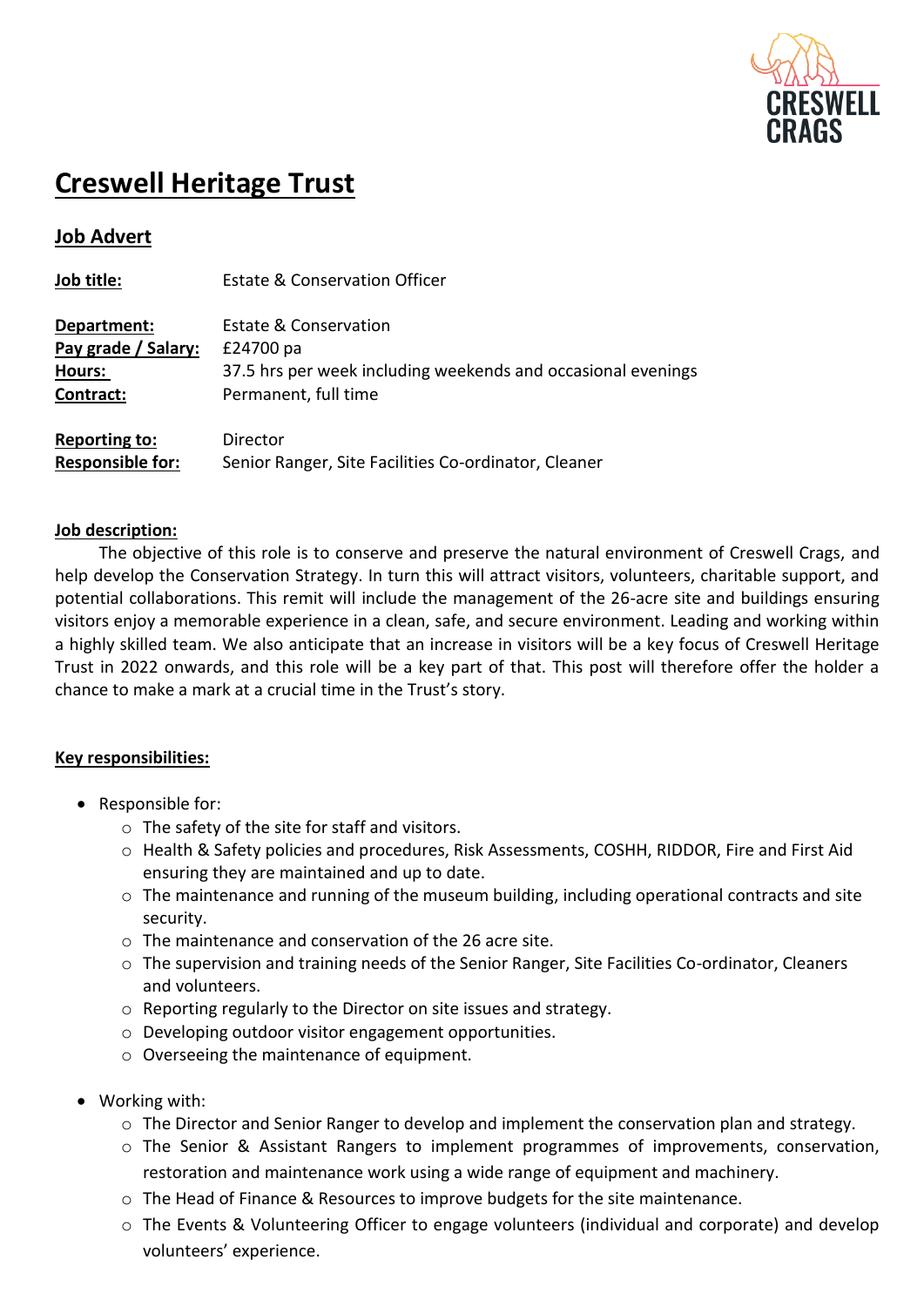

- o The wider team to develop their understanding of our charitable message to create advocates for the Trust across the organisation; to promote individual giving onsite and online, and boost gift aid in the purchase of cave tours and exhibition admission.
- o The wider team to develop the creative vision for seasonal events.
- Other:
	- o Being part of the Duty Management team for Creswell Crags, which means being a keyholder and being the most senior staff member on site on occasional days, after training. This will include some weekends and evenings.
	- o Being prepared to undertake all training relevant to the role and taking a proactive approach to seeking out CPD opportunities.
	- o Representing Creswell Heritage Trust with external stakeholders, in particular within the wider museum sector, maintaining appropriate working contacts and relationships
	- o Partnership working with external organisations as and when required, for example with partner universities, other museums and other stakeholders.

## **Person Specification**

| Experience                                              | <b>Essential</b> | <b>Desirable</b> |
|---------------------------------------------------------|------------------|------------------|
| Demonstrable work experience in heritage & conservation |                  |                  |
| management                                              |                  |                  |
| Demonstrable work experience with maintenance equipment |                  |                  |

| <b>Education / Qualifications</b>                              | <b>Essential</b> | <b>Desirable</b> |
|----------------------------------------------------------------|------------------|------------------|
| 5 GCSEs grade 5/C or above including English & Maths           |                  |                  |
| HND/HNC, Degree or professional qualification/accreditation in |                  |                  |
| a land management                                              |                  |                  |

| Knowledge                                              | Essential | <b>Desirable</b> |
|--------------------------------------------------------|-----------|------------------|
| Knowledge of Health & Safety, Risk Assessments, COSHH, |           |                  |
| RIDDOR, Fire & First Aid procedures.                   |           |                  |
| IT literate – MS Office                                |           |                  |

| <b>Personal Qualities</b>                   | <b>Essential</b> | <b>Desirable</b> |
|---------------------------------------------|------------------|------------------|
| Enthusiastic and tenacious approach to work | х                |                  |
| Self-motivated                              | x                |                  |
| Ability to work strategically               | x                |                  |
| Ability to prioritise and delegate tasks    | x                |                  |
| Good inter-personal skills                  |                  |                  |
| Confident communicator                      |                  |                  |
| Team player and ability to get hands on.    |                  |                  |
| Interest in natural environment             |                  |                  |